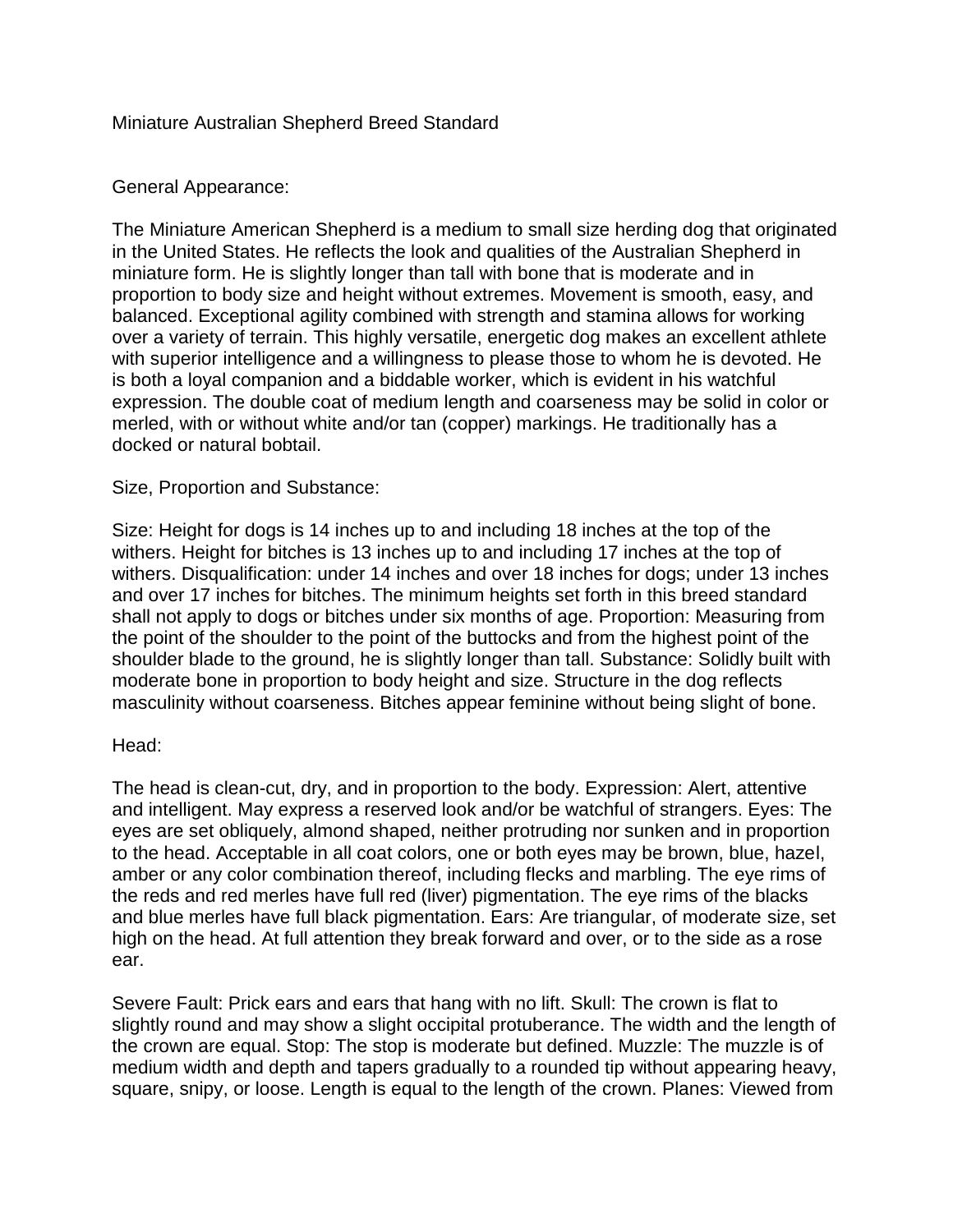the side, the muzzle and the top line of the crown are slightly oblique to each other, with the front of the crown on a slight angle downward toward the nose. Nose: Red merles and reds have red (liver) pigmentation on the nose leather. Blue merles and blacks have black pigmentation on the nose leather. Fully pigmented noses are preferred. Noses that are less than fully pigmented will be faulted. Severe Fault: 25-50% unpigmented nose leather. Disqualification: Over 50% un-pigmented nose leather. Bite: A full complement of teeth meet in a scissor bite. Teeth broken, missing or discolored by accident are not penalized. Disqualification: Undershot or overshot bite.

### Neck, Topline and Body :

The overall structure gives an impression of depth and strength without bulkiness. Neck: The neck is firm, clean, and in proportion to the body. It is of medium length and slightly arched at the crest, fitting well into the shoulders. Topline: The back is firm and level from the withers to the hip joint when standing or moving. Loin: The loin is strong and broad when viewed from the top. Croup: The croup is moderately sloped. Body: The body is firm and well conditioned. Chest and Ribs: The chest is full and deep, reaching to the elbow, with well sprung ribs. Underline: The underline shows a moderate tuck-up. Tail: A docked or natural bobtail is preferred. A docked tail is straight, not to exceed three (3) inches. The undocked tail when at rest may hang in a slight curve. When excited or in motion the tail may be carried raised with the curve accentuated.

### Forequarters:

The forequarters are well conditioned and balanced with the hindquarters. Shoulders: Shoulder blades (scapula) are long, flat, fairly close set at the withers, and well laid back. Upper arm: The upper arm (humerus) is equal in length to the shoulder blade and meets the shoulder blade at an approximate right angle. The forelegs drop straight and perpendicular to the ground. Elbow: The elbow joint is equidistant from the ground to the withers. Viewed from the side, the elbow should be directly under the withers. The elbows should be close to the ribs without looseness. Legs: The legs are straight and strong. The bone is oval rather than round. Pasterns: Short, thick and strong, but still flexible, showing a slight angle when viewed from the side. Feet: Oval shaped, compact, with close-knit, well-arched toes. Pads are thick and resilient; nails are short and strong. The nails may be any color combination. Dewclaws should be removed.

#### Hindquarters:

Width of hindquarters is approximately equal to the width of the forequarters at the shoulders. Angulation: The angulation of the pelvis and upper thigh (femur) mirrors the angulation of the shoulder blade and upper arm, forming an approximate right angle. Stifle: Stifles are clearly defined. Hock: The hocks are short, perpendicular to the ground and parallel to each other when viewed from the rear. Feet: Feet are oval, compact, with close knit, well arched toes. Pads are thick and resilient; nails are short and strong. The nails may be any color combination. Rear dewclaws should be removed.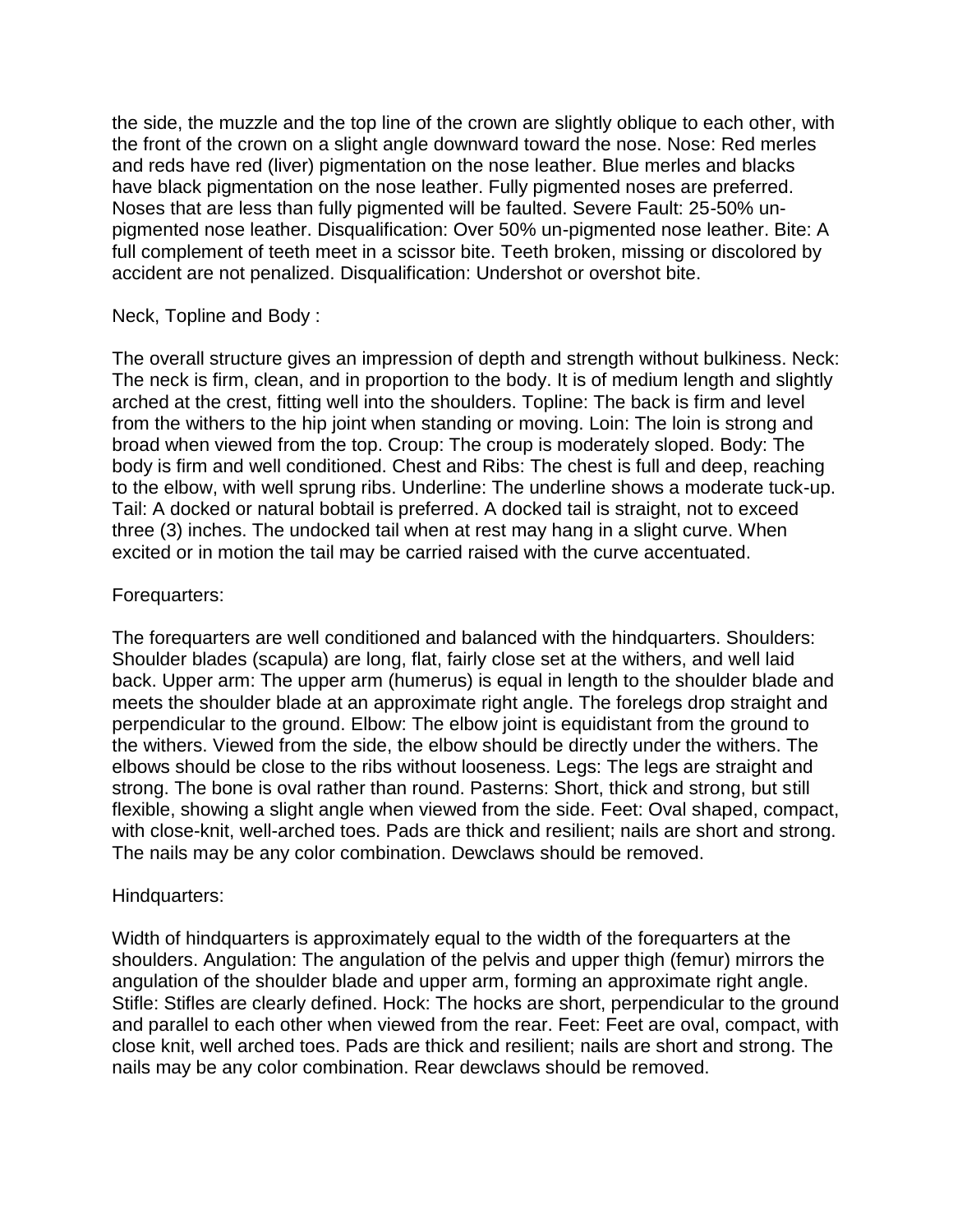## Coat:

Moderation is the overall impression of the coat. Hair is of medium texture, straight to wavy, weather resistant, and of medium length. The undercoat varies in quantity with variations in climate. Hair is short and smooth on the head and front of the legs. The backs of forelegs and breeches are moderately feathered. There is a moderate mane and frill, more pronounced in dogs than in bitches. Hair may be trimmed on the ears, feet, back of hocks, pasterns, and tail, otherwise he is to be shown in a natural coat. Untrimmed whiskers are preferred. Severe Fault: Non-typical coats.

## Color:

The coloring offers variety and individuality. With no order of preference, the recognized colors are black, blue merle, red (liver) and red merle. The merle will exhibit in any amount, marbling, flecks or blotches. Undercoats may be somewhat lighter in color than the topcoat. Asymmetrical markings are not to be faulted. Tan Markings: Tan markings are not required but when present are acceptable in any or all of the following areas; around the eyes, on the feet, legs, chest, muzzle, underside of neck, face, underside of ear, underline of body, under the base of the tail and the breeches. Tan markings vary in shades from creamy beige to dark rust, with no preference. Blending with the base color or merle pattern may be present on the face, legs, feet, and breeches. White Markings: White markings are not required but when present do not dominate. Ticking may be present in white markings. White on the head does not predominate, and the eyes are fully surrounded by color and pigment. Red merles and reds have red (liver) pigmentation on the eye rims. Blue merles and blacks have black pigmentation on the eye rims. Ears fully covered by color are preferred. Severe Fault: White markings covering over 25% of an ear. White markings may be in any combination and are restricted to: the muzzle, cheeks, crown, blaze on head, the neck in a partial or full collar, chest, belly, front legs, hind legs up the hock and may extend in a thin outline of the stifle. A small amount of white extending from the underline may be visible from the side, not to exceed one inch above the elbow. The hairline of a white collar does not exceed the withers at the skin. If a natural undocked tail is present, the tip of the tail may have white. Disqualifications: Other than recognized colors. White body splashes, which means any conspicuous, isolated spot or patch of white on the area between withers and tail, on back, or sides between elbows and back of hindquarters.

## Gait:

Smooth, free, and easy; exhibiting agility of movement with a well-balanced, groundcovering stride. Fore and hind legs move straight and parallel with the center line of the body; as speed increases, the feet, both front and rear, converge toward the center line of gravity of the dog, while the back remains firm and level. When traveling at a trot the head is carried in a natural position with neck extended forward and head nearly level or slightly above the topline. He must be agile and able to turn direction or alter gait instantly.